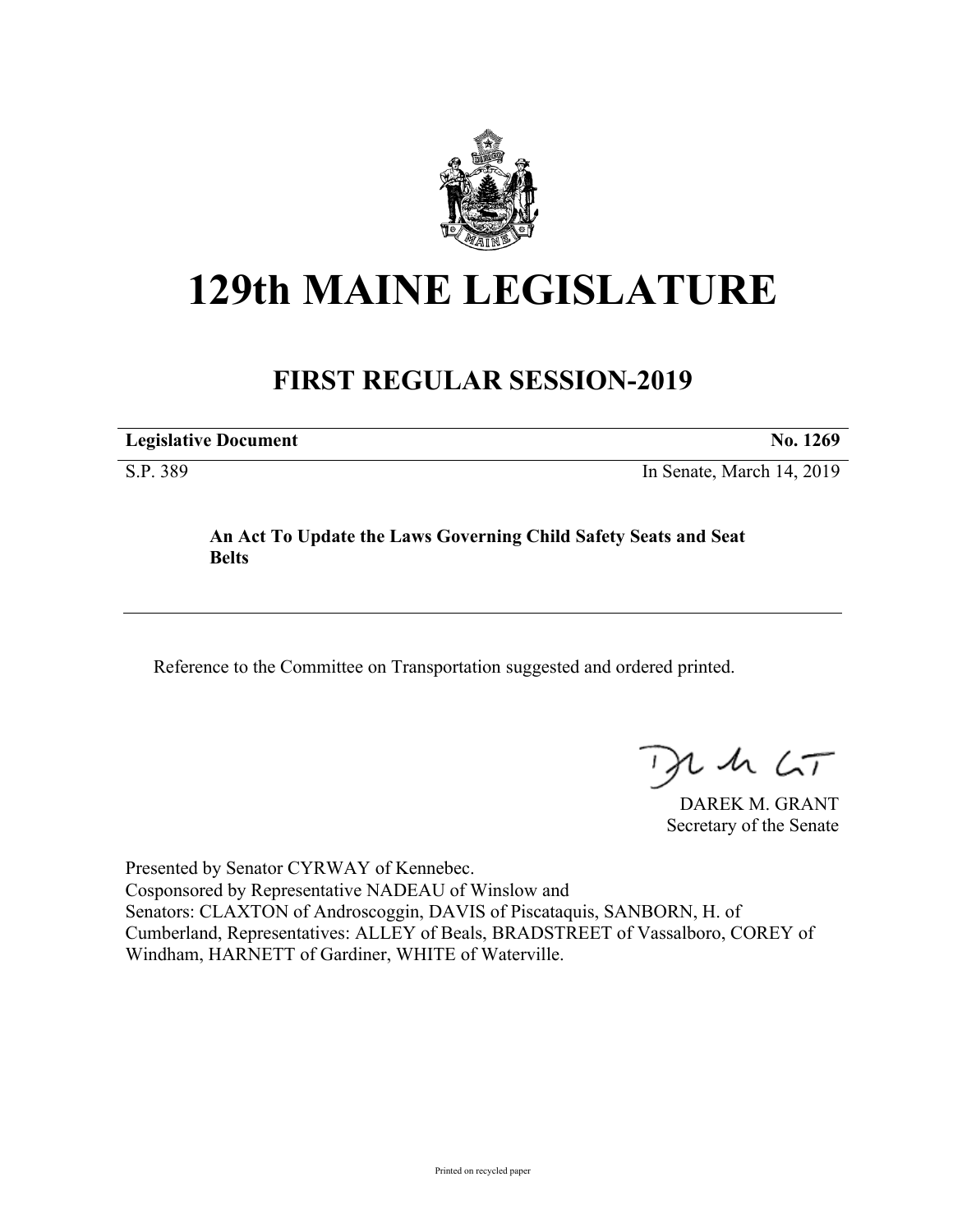| Be it enacted by the People of the State of Maine as follows: |
|---------------------------------------------------------------|
|                                                               |

 **Sec. 1. 29-A MRSA §1861, last ¶,** as enacted by PL 2007, c. 150, §9, is amended to read:

 For purposes of this section, "personal effects" includes medications, medical equipment, clothing, mail, child safety seats restraint systems and similar items. Except for child safety seats restraint systems, items attached to the vehicle and business equipment, machinery and tools are not considered personal effects. For the purposes of 8 this section, "child restraint system" has the same meaning as in section 2081, subsection 1, paragraph A-2.

- **Sec. 2. 29-A MRSA §2081,** as amended by PL 2009, c. 34, §1 and c. 436, §1, is further amended to read:
- **§2081. Use of safety seat belts and child restraint systems**
- **1. Definitions.** As used in this section, unless the context otherwise indicates, the following terms have the following meanings.
- A. "Child safety seat" means a child safety seat that meets the standards described in 16 the Federal Motor Vehicle Safety Standards.
- A-1. "Belt positioning seat" means a child restraint system that positions a child on a motor vehicle seat to improve the fit of a seat belt on the child.
- 19 A-2. "Child restraint system" means any device, except a Type I seat belt or Type II seat belt, designed for use in a motor vehicle to restrain, seat and position children who weigh 80 pounds or less and that meets the requirements of the Federal Motor Vehicle Safety Standard 213.
- B. "Federal Motor Vehicle Safety Standards" means the standards described in 49 Code of Federal Regulations, Part 571, in effect on January 1, 1981, as subsequently amended.
- C. "Federally approved child restraint system" means a child safety restraint that is intended to be used as crash protection in vehicles and that meets the requirements of 28 the Federal Motor Vehicle Safety Standard 213.
- D. "Rear-facing child restraint system" means a child restraint system that positions a child to face in the direction opposite to the normal direction of travel of the motor vehicle.
- E. "Type I seat belt" means a lap belt designed for pelvic restraint of a person seated in a motor vehicle.
- F. "Type II seat belt" means a combination of belts designed for pelvic and upper torso restraint of a person seated in a motor vehicle.
- **2. Children under 40 pounds.** When a child who weighs less than 40 pounds is being transported in a motor vehicle that is required by the United States Department of Transportation to be equipped with safety seat belts, the operator must have the child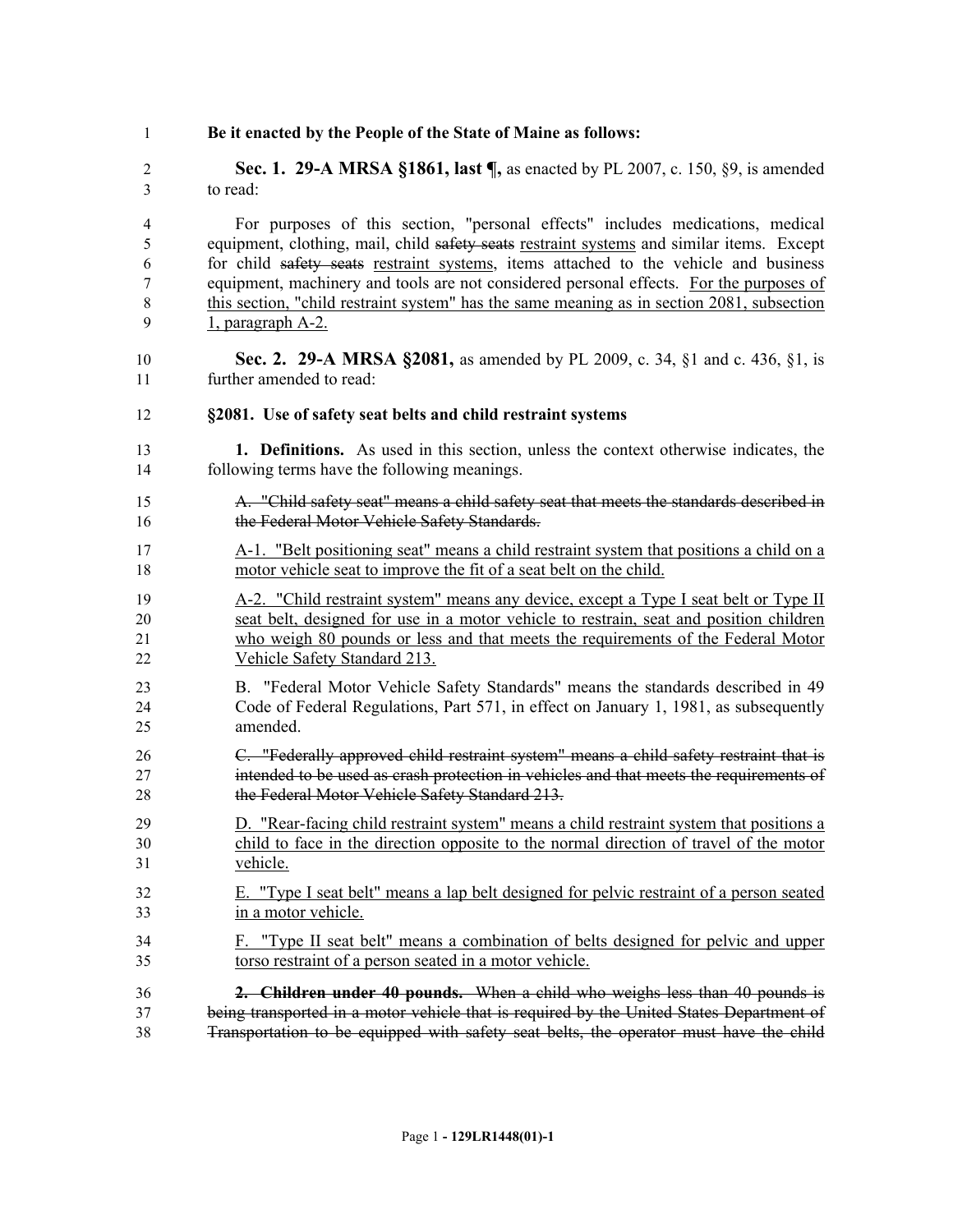properly secured in accordance with the manufacturer's instructions in a child safety seat. Violation of this subsection is a traffic infraction for which a fine of \$50 for the first offense, \$125 for the 2nd offense and \$250 for the 3rd and subsequent offenses must be imposed. A fine imposed under this subsection may not be suspended by the court.

 **2-A. Children under 2 years of age.** When a child who is less than 2 years of age is being transported in a motor vehicle that is required by the United States Department of Transportation to be equipped with seat belts, the operator shall ensure that the child is properly secured in a rear-facing child restraint system in accordance with the child restraint system manufacturer's instructions and the vehicle manufacturer's instructions. Violation of this subsection is a traffic infraction for which a fine of \$70 for the first offense, \$160 for the 2nd offense and \$310 for the 3rd and subsequent offenses must be imposed. A fine imposed under this subsection may not be suspended by the court.

 **2-B. Children 2 years of age or older and weighing less than 55 pounds.** When a child who is 2 years of age or older and who weighs less than 55 pounds is being transported in a motor vehicle that is required by the United States Department of Transportation to be equipped with seat belts, the operator shall ensure that the child is properly secured in a child restraint system in accordance with the child restraint system manufacturer's instructions and the vehicle manufacturer's instructions. Violation of this subsection is a traffic infraction for which a fine of \$70 for the first offense, \$160 for the 2nd offense and \$310 for the 3rd and subsequent offenses must be imposed. A fine imposed under this subsection may not be suspended by the court.

 **3. Passengers less than 18 years of age.** Except as provided in subsection 2 subsections 2-A and 2-B, the following provisions apply to passengers less than 18 years of age riding in a vehicle that is required by the United States Department of Transportation to be equipped with seat belts. Violation of this subsection is a traffic 26 infraction for which a fine of \$50 \$70 for the first offense, \$125 \$160 for the 2nd offense and \$250 \$310 for the 3rd and subsequent offenses must be imposed. A fine imposed under this subsection may not be suspended by the court.

- 29 A. The operator shall ensure that a child who weighs at least 40 pounds but less than 80 pounds, who is less than 57 inches in height and who is less than 8 years of age is properly secured in a federally approved child restraint system. Nonprofit, municipal or contracted transportation service providers are exempt from this paragraph until February 1, 2005, except that the operator shall ensure that the child is properly secured in a seat belt belt positioning seat in accordance with the child restraint system manufacturer's instructions and the vehicle manufacturer's instructions.
- B. The operator shall ensure that a child who is less than 18 years of age and at least 8 years of age or who is less than 18 years of age and more than 4 feet, 9 inches in height and who is not required to be secured under paragraph A or subsection 2-A or 2-B is properly secured in a seat belt.
- C. The operator shall ensure that a child who is less than 12 years of age and who weighs less than 100 pounds is properly secured in the rear seat of a vehicle, if possible.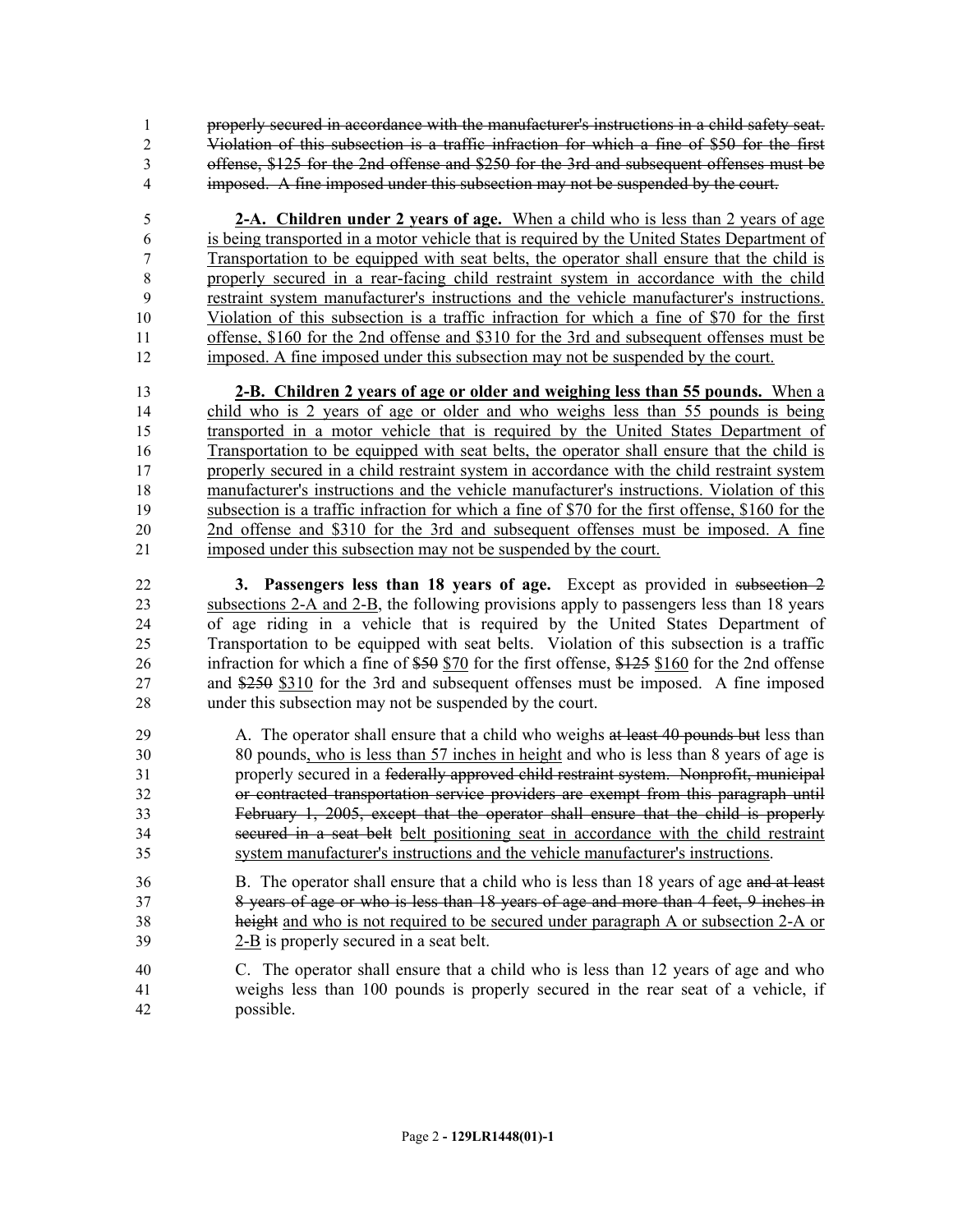**3-A. Other passengers 18 years of age and older; operators.** When a person 18 years of age or older is a passenger in a vehicle that is required by the United States Department of Transportation to be equipped with seat belts, the passenger must be properly secured in a seat belt. Each such passenger is responsible for wearing a seat belt as required by this subsection, and a passenger that fails to wear a seat belt as required by this subsection is subject to the enforcement provisions of subsection 4. The operator of a vehicle that is required by the United States Department of Transportation to be equipped with seat belts must be properly secured in the operator's seat belt. Violation of this subsection is a traffic infraction for which a fine of \$50 \$70 for the first offense, \$125 \$160 for the 2nd offense and \$250 \$310 for the 3rd and subsequent offenses must be imposed. A fine imposed under this subsection may not be suspended by the court. A vehicle, the contents of a vehicle, the driver of or a passenger in a vehicle may not be inspected or searched solely because of a violation of this subsection.

- **4. Enforcement.** The following provisions apply to subsections 2, 3 and subsection 3-A.
- A. Unless the vehicle is operated by a person under 21 years of age, the The 17 requirements of subsection 3-A do not apply to a passenger over one year 18 years of age when the number of passengers exceeds the vehicle seating capacity and all of the seat belts are in use.
- A-1. The requirements of subsection 3-A do not apply to a driver or passenger who has a medical condition that, in the opinion of a physician, warrants an exemption from the requirements of subsection 3-A and that medical condition and opinion are documented by a certificate from that physician. That certificate is valid for the period designated by the physician, which may not exceed one year. The Secretary of State may issue a removable windshield placard that is visible to law enforcement officers to a person with a certificate from a physician. A removable windshield placard is a 2-sided permit designed to hang from the rearview mirror when the vehicle is in motion without obstructing the view of the operator. The placard must be displayed by hanging it from the rearview mirror so that it may be viewed from the front and rear of the vehicle when the vehicle is in motion. If the vehicle is not equipped with a rearview mirror, the placard must be displayed on the dashboard. The placard must be identifiable as a seat belt placard as designed by the Secretary of State. A placard issued to a person under this paragraph expires when the physician's certificate expires.
- **5. Evidence.** In an accident involving a motor vehicle, the nonuse of seat belts by the operator or passengers or the failure to secure a child is not admissible in evidence in a civil or criminal trial, except in a trial for violation of this section.
- **6. Exceptions.** Notwithstanding subsection 3-A:
- A. A rural mail carrier of the United States Postal Service is not required to be secured in a seat belt while engaged in the delivery of mail;
- B. The operator of a taxicab or a limousine is not responsible for securing in a seat belt a passenger transported for a fee; and